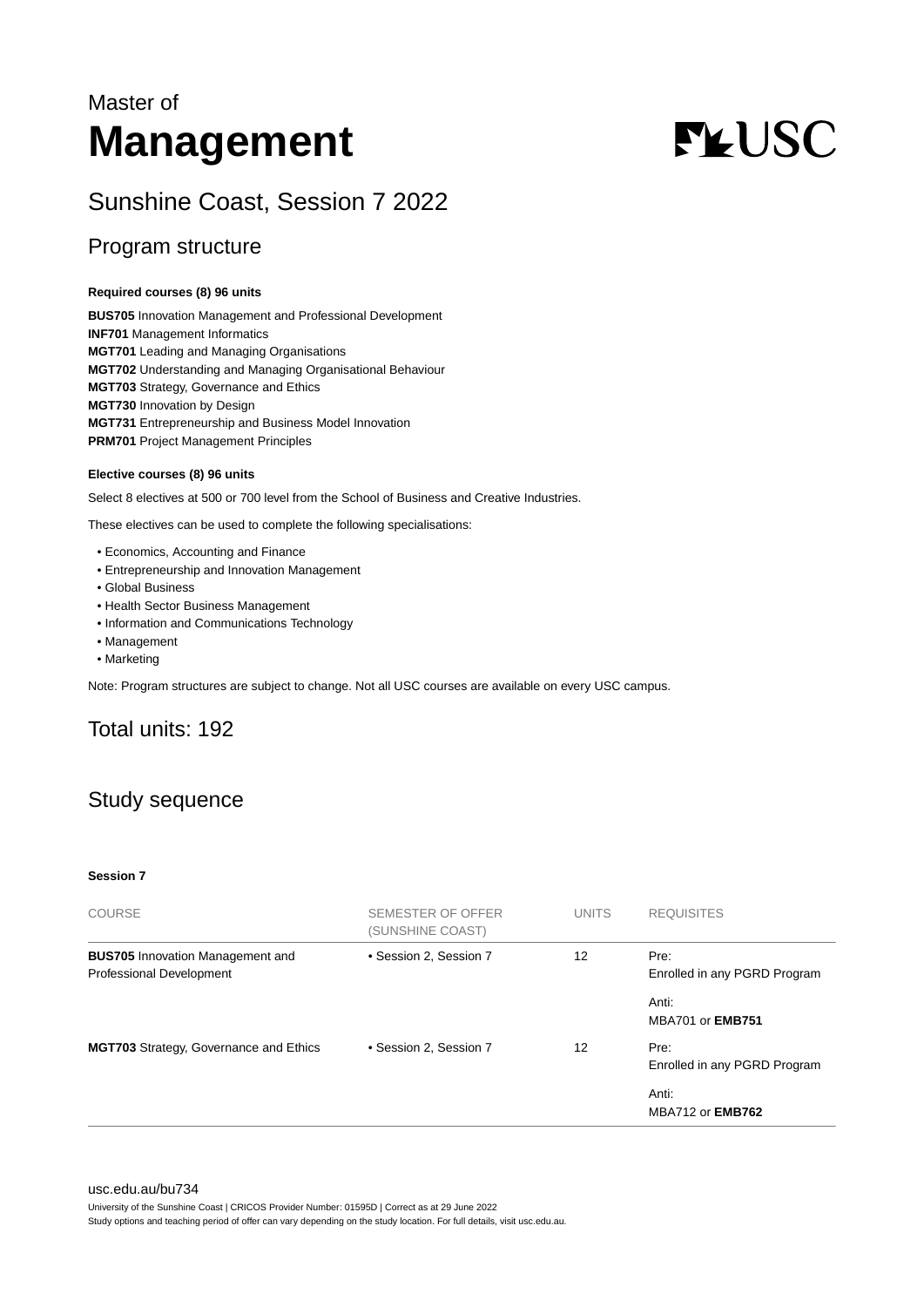#### **Session 1**

| COURSE                                                          | SEMESTER OF OFFER<br>(SUNSHINE COAST) | UNITS. | <b>REQUISITES</b>                    |
|-----------------------------------------------------------------|---------------------------------------|--------|--------------------------------------|
| <b>MGT731</b> Entrepreneurship and Business Model<br>Innovation | ● Session 1                           | 12     | Pre:<br>Enrolled in any PGRD Program |

Select 1 postgraduate level elective or specialisation course from the School of Business and Creative Industries.

#### **Session 5**

| <b>COURSE</b>                                                        | SEMESTER OF OFFER<br>(SUNSHINE COAST) | <b>UNITS</b> | <b>REQUISITES</b>                                                                                                                     |
|----------------------------------------------------------------------|---------------------------------------|--------------|---------------------------------------------------------------------------------------------------------------------------------------|
| <b>MGT702</b> Understanding and Managing<br>Organisational Behaviour | • Session 5, Session 7                | 12           | Pre:<br>Enrolled in any PGRD Program<br>or (enrolled in Program SC410<br>or SC411 and 280 units<br>completed towards this<br>Program) |
|                                                                      |                                       |              | Anti:<br>MBA710 and MBA725 or<br><b>EMB760 and EMB775</b>                                                                             |

Select 1 postgraduate level elective or specialisation course from the School of Business and Creative Industries.

#### **Session 6**

| <b>COURSE</b>                                    | SEMESTER OF OFFER<br>(SUNSHINE COAST) | <b>UNITS</b> | <b>REQUISITES</b>                                                                                                                                            |
|--------------------------------------------------|---------------------------------------|--------------|--------------------------------------------------------------------------------------------------------------------------------------------------------------|
| <b>MGT701</b> Leading and Managing Organisations | • Session 3, Session 6                | 12           | Pre:<br>Enrolled in any PGRD Program<br>or (enrolled in Program SC410,<br>SC411, SC425, SC404 or<br>SC405 and 280 units completed<br>towards these Programs) |
|                                                  |                                       |              | Anti:<br><b>MBA707 or EMB757</b>                                                                                                                             |

Select 1 postgraduate level elective or specialisation course from the School of Business and Creative Industries.

#### **Session 2**

| <b>COURSE</b>                        | SEMESTER OF OFFER<br>(SUNSHINE COAST) | <b>UNITS</b> | <b>REQUISITES</b>                                                                                                                                 |
|--------------------------------------|---------------------------------------|--------------|---------------------------------------------------------------------------------------------------------------------------------------------------|
| <b>INF701</b> Management Informatics | • Session 2                           | 12           | Pre:<br>Enrolled in any PGRD Program<br>or (enrolled in Program SC410<br>or SC411 and 280 units<br>completed towards either of<br>these programs) |

#### [usc.edu.au/bu734](https://www.usc.edu.au/bu734)

University of the Sunshine Coast | CRICOS Provider Number: 01595D | Correct as at 29 June 2022

Study options and teaching period of offer can vary depending on the study location. For full details, visit usc.edu.au.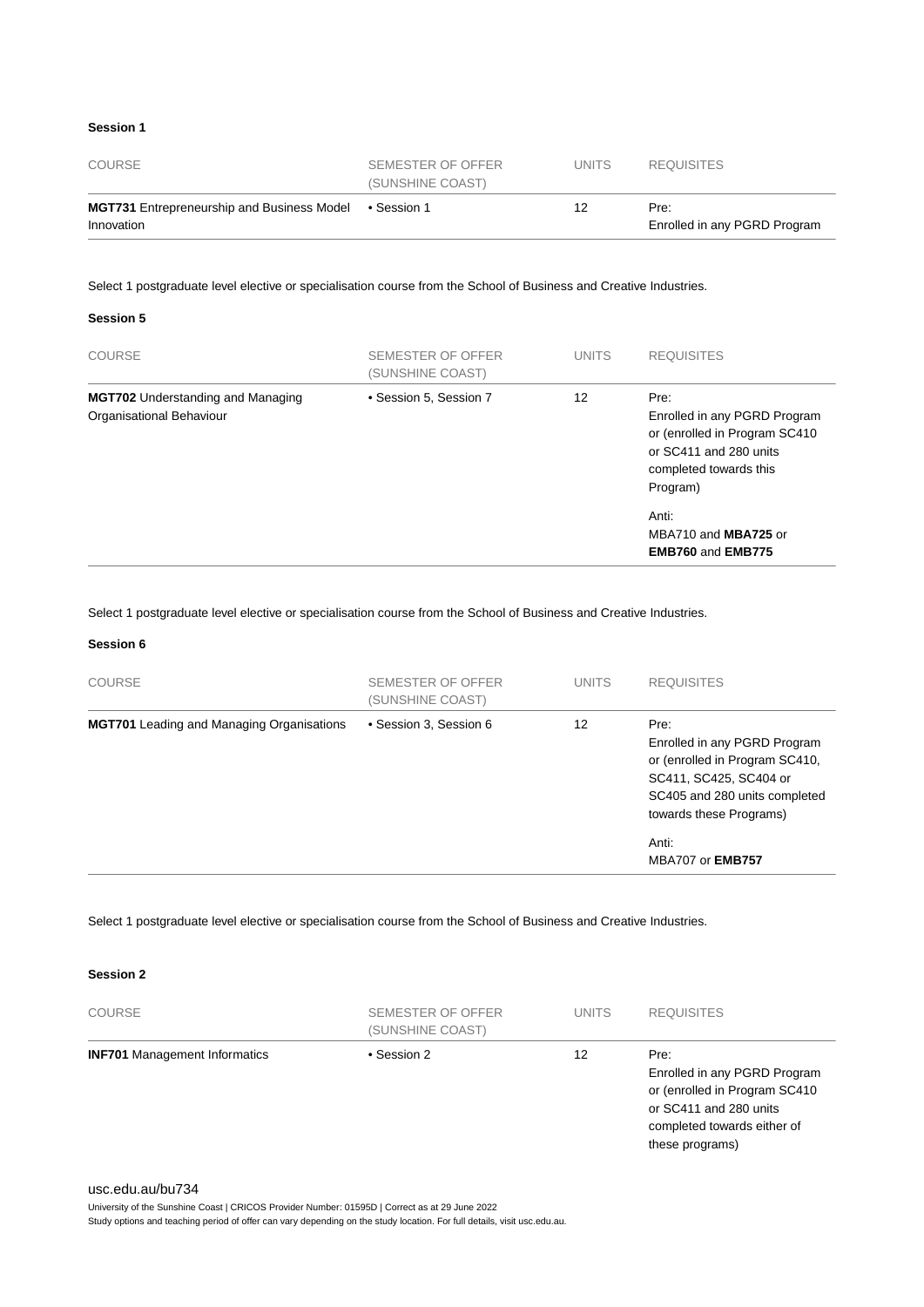| <b>MGT730 Innovation by Design</b>          | • Session 2                                  | 12           | Pre:<br>Enrolled in any PGRD Program                                                                                                  |
|---------------------------------------------|----------------------------------------------|--------------|---------------------------------------------------------------------------------------------------------------------------------------|
| Session 3                                   |                                              |              |                                                                                                                                       |
| <b>COURSE</b>                               | <b>SEMESTER OF OFFER</b><br>(SUNSHINE COAST) | <b>UNITS</b> | <b>REQUISITES</b>                                                                                                                     |
| <b>PRM701</b> Project Management Principles | • Session 3                                  | 12           | Pre:<br>Enrolled in any PGRD Program<br>or (enrolled in Program SC410<br>or SC411 and 280 units<br>completed towards this<br>Program) |

Select 1 postgraduate level elective or specialisation course from the School of Business and Creative Industries.

#### **Session 5**

Select 2 postgraduate level electives or specialisation courses from the School of Business and Creative Industries.

#### **Session 6**

Select 2 postgraduate level electives or specialisation courses from the School of Business and Creative Industries.

#### **Session 7**

| <b>COURSE</b>                                                       | SEMESTER OF OFFER<br>(SUNSHINE COAST) | <b>UNITS</b> | <b>REQUISITES</b>                    |
|---------------------------------------------------------------------|---------------------------------------|--------------|--------------------------------------|
| <b>BUS705</b> Innovation Management and<br>Professional Development | • Session 2, Session 7                | 12           | Pre:<br>Enrolled in any PGRD Program |
|                                                                     |                                       |              | Anti:<br><b>MBA701 or EMB751</b>     |
| <b>MGT703</b> Strategy, Governance and Ethics                       | • Session 2, Session 7                | 12           | Pre:<br>Enrolled in any PGRD Program |
|                                                                     |                                       |              | Anti:<br>MBA712 or <b>EMB762</b>     |

#### **Session 1**

| COURSE                                                          | SEMESTER OF OFFER<br>(SUNSHINE COAST) | UNITS. | <b>REQUISITES</b>                    |
|-----------------------------------------------------------------|---------------------------------------|--------|--------------------------------------|
| <b>MGT731</b> Entrepreneurship and Business Model<br>Innovation | ● Session 1                           | 12     | Pre:<br>Enrolled in any PGRD Program |

Select 1 postgraduate level elective or specialisation course from the School of Business and Creative Industries.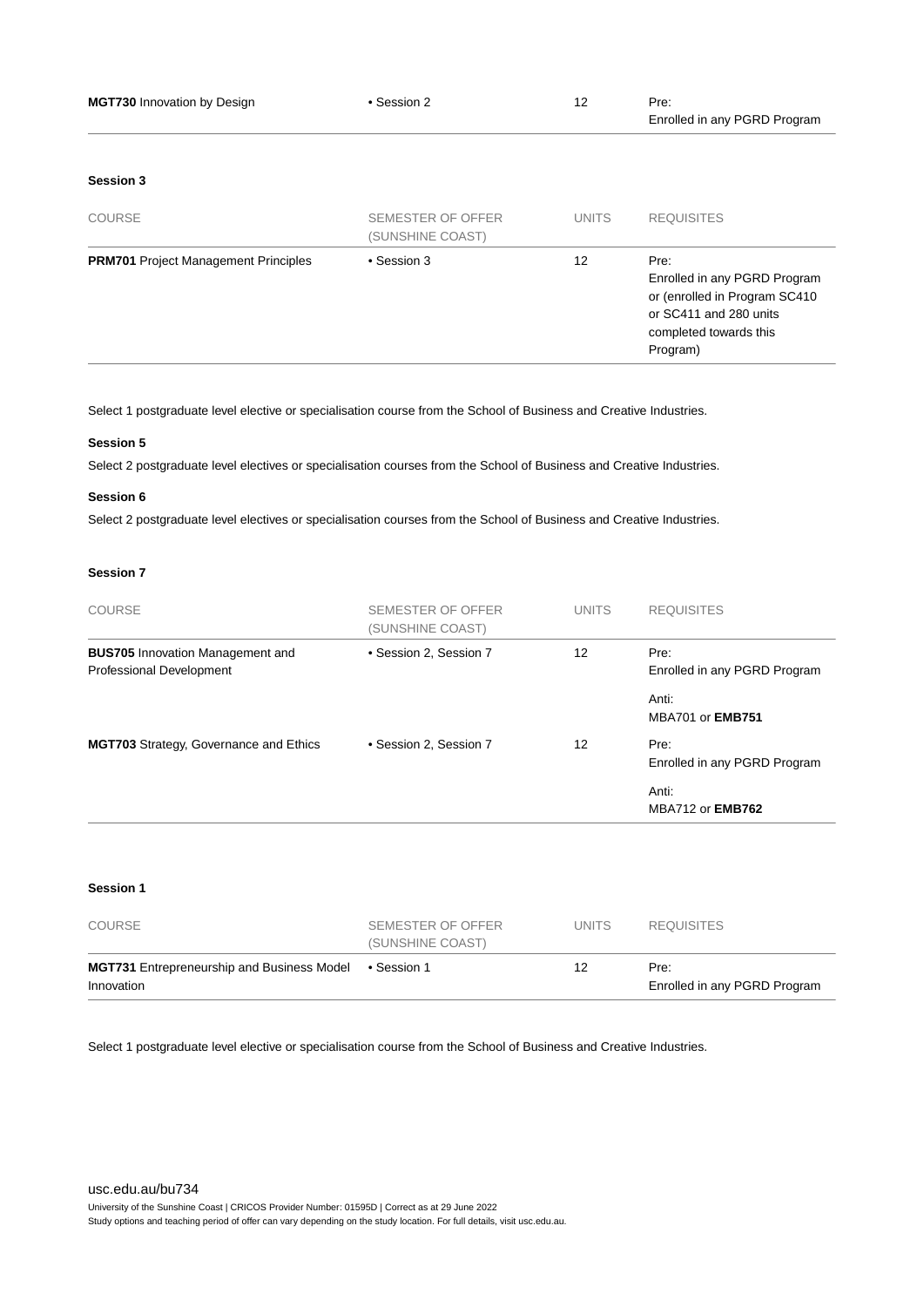#### **Session 2**

| COURSE                               | SEMESTER OF OFFER<br>(SUNSHINE COAST) | <b>UNITS</b> | <b>REQUISITES</b>                                                                                                                                 |
|--------------------------------------|---------------------------------------|--------------|---------------------------------------------------------------------------------------------------------------------------------------------------|
| <b>INF701</b> Management Informatics | • Session 2                           | 12           | Pre:<br>Enrolled in any PGRD Program<br>or (enrolled in Program SC410<br>or SC411 and 280 units<br>completed towards either of<br>these programs) |
| <b>MGT730</b> Innovation by Design   | • Session 2                           | 12           | Pre:<br>Enrolled in any PGRD Program                                                                                                              |

#### **Session 3**

| <b>COURSE</b>                               | SEMESTER OF OFFER<br>(SUNSHINE COAST) | <b>UNITS</b> | <b>REQUISITES</b>                                                                                                                     |
|---------------------------------------------|---------------------------------------|--------------|---------------------------------------------------------------------------------------------------------------------------------------|
| <b>PRM701</b> Project Management Principles | • Session 3                           | 12           | Pre:<br>Enrolled in any PGRD Program<br>or (enrolled in Program SC410<br>or SC411 and 280 units<br>completed towards this<br>Program) |

Select 1 postgraduate level elective or specialisation course from the School of Business and Creative Industries.

#### **Session 5**

Select 2 postgraduate level electives or specialisation courses from the School of Business and Creative Industries.

#### **Session 6**

| <b>COURSE</b>                                    | SEMESTER OF OFFER<br>(SUNSHINE COAST) | <b>UNITS</b> | <b>REQUISITES</b>                                                                                                                                            |
|--------------------------------------------------|---------------------------------------|--------------|--------------------------------------------------------------------------------------------------------------------------------------------------------------|
| <b>MGT701</b> Leading and Managing Organisations | • Session 3, Session 6                | 12           | Pre:<br>Enrolled in any PGRD Program<br>or (enrolled in Program SC410,<br>SC411, SC425, SC404 or<br>SC405 and 280 units completed<br>towards these Programs) |
|                                                  |                                       |              | Anti:<br><b>MBA707 or EMB757</b>                                                                                                                             |

#### Select 1 postgraduate level elective or specialisation course from the School of Business and Creative Industries.

**Session 7**

| <b>COURSE</b>                                                        | SEMESTER OF OFFER<br>(SUNSHINE COAST) | <b>UNITS</b> | <b>REQUISITES</b>                                                                                |
|----------------------------------------------------------------------|---------------------------------------|--------------|--------------------------------------------------------------------------------------------------|
| <b>MGT702</b> Understanding and Managing<br>Organisational Behaviour | • Session 5, Session 7                | 12           | Pre:<br>Enrolled in any PGRD Program<br>or (enrolled in Program SC410)<br>or SC411 and 280 units |

#### [usc.edu.au/bu734](https://www.usc.edu.au/bu734)

University of the Sunshine Coast | CRICOS Provider Number: 01595D | Correct as at 29 June 2022 Study options and teaching period of offer can vary depending on the study location. For full details, visit usc.edu.au.